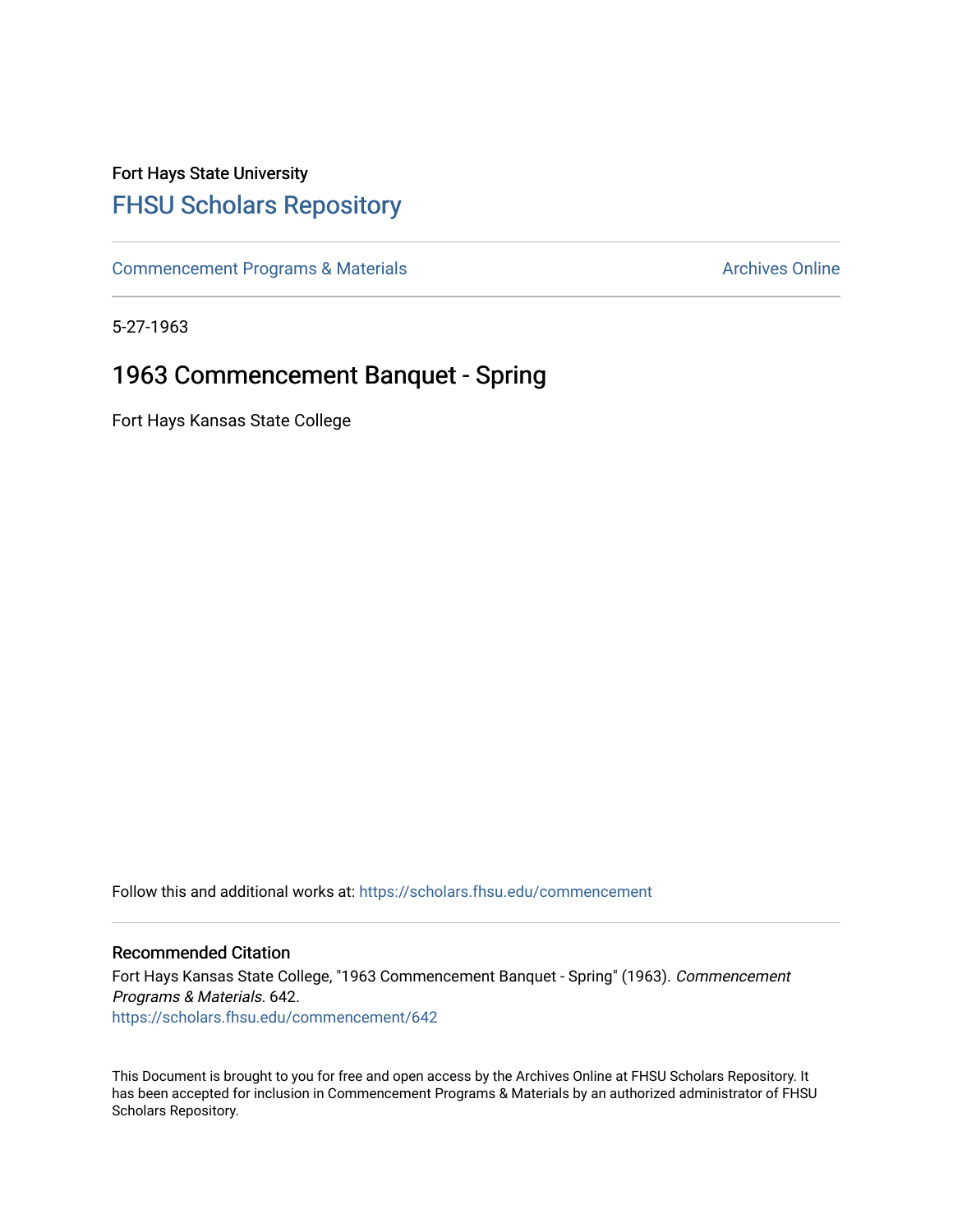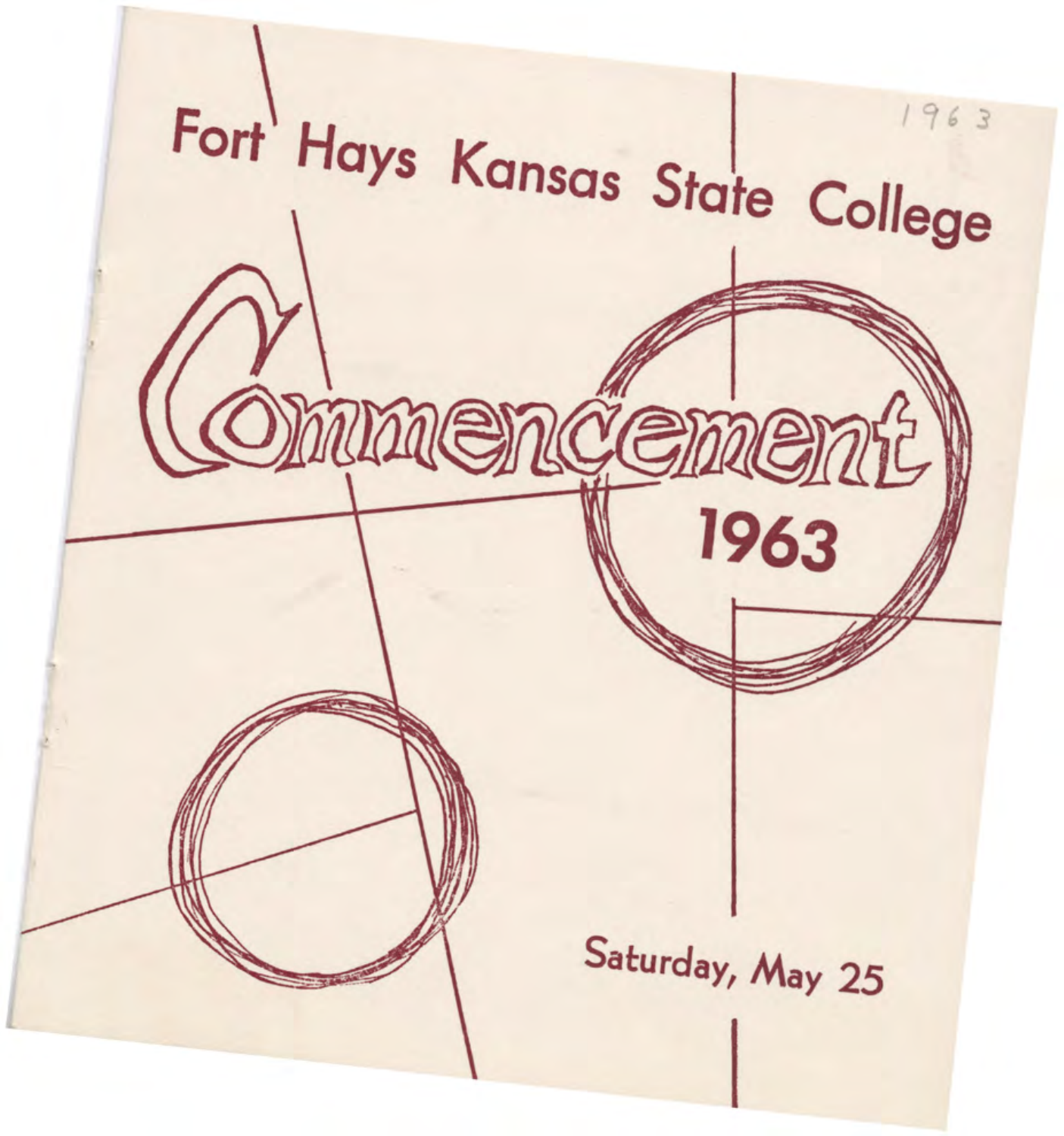# **All-Graduate Luncheon**

in honor of

The Degree Candidate Class of 1963

1963

SATURDAY, MAY TWENTY-FIFTH

Black and Gold Room-Memorial Union

Twelve-Thirty O'Clock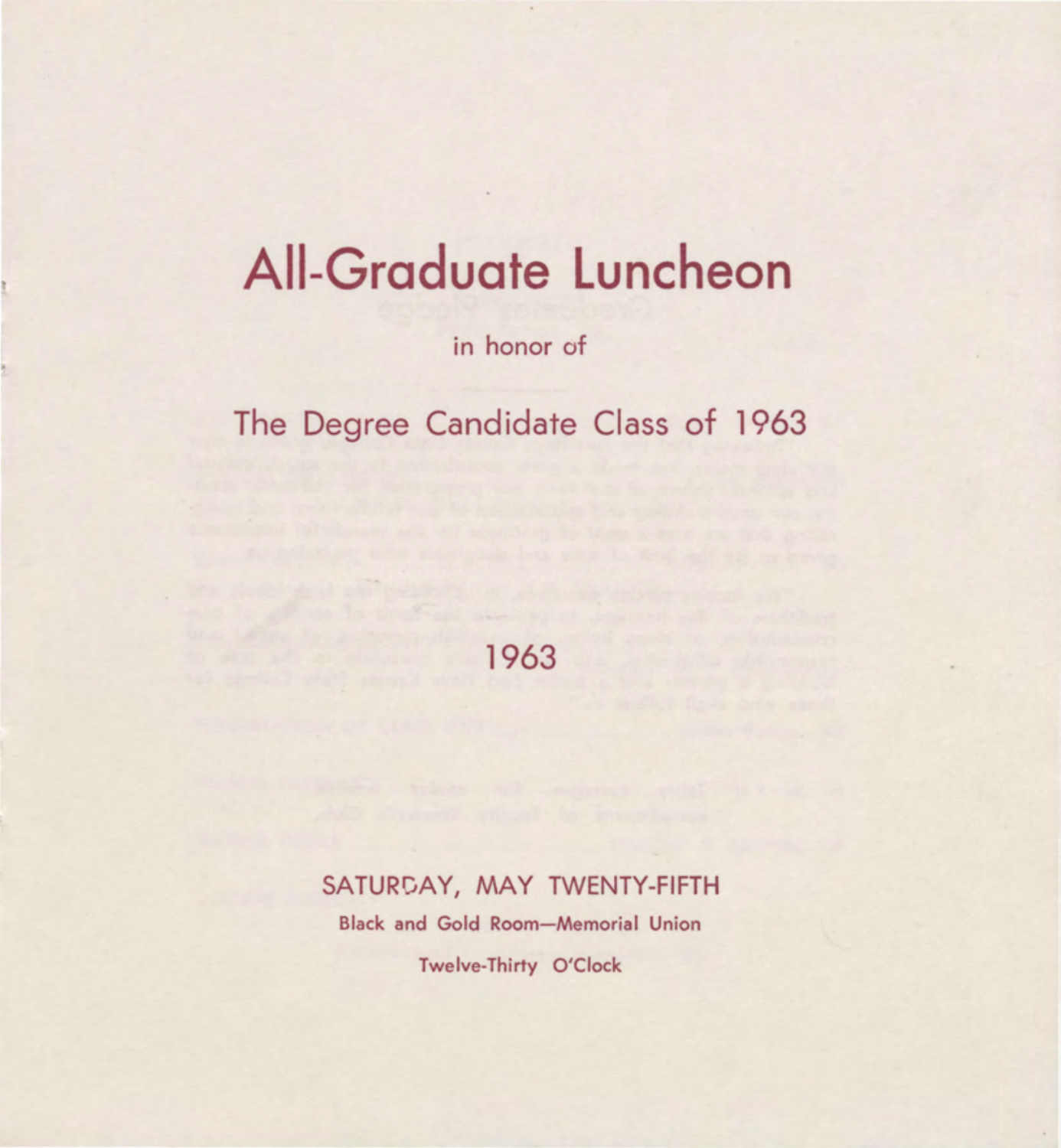#### **Graduates' Pledge**

"Believing that the Fort Hays Kansas State College, which is now our alma mater, has made a great contribution to the social, cultural and spiritual values of our lives: our preparation for economic security; our understanding and appreciation of our fellow men; and recognizing that we owe a debt of gratitude for the wonderful inheritance given us by the host of sons and daughters who preceded us.

"We hereby pledge ourselves, in upholding the high ideals **and**  traditions of this heritage, to promote the spirit of service, of true comradeship, of clean living, of unselfish devotion, of useful **and**  responsible citizenship, and we dedicate ourselves to the task of building **a** greater and **a** better Fort Hays Kansas State College for those who shall follow us."

> Table corsages for senior women compliments of Faculty Women's Club.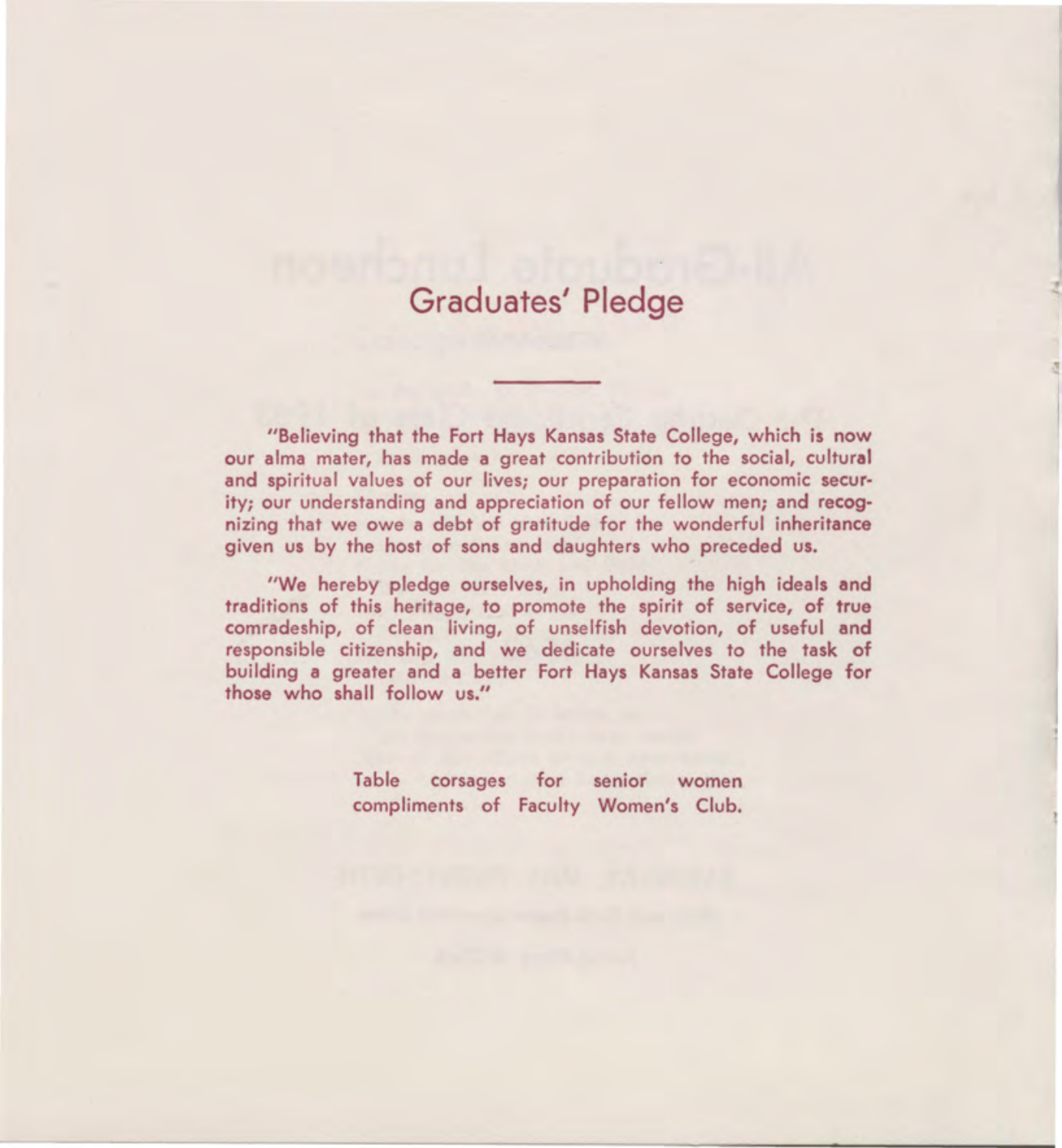### **Program**

TOASTMASTER David Parker, '63

| INVOCATION <b>EXECUTE:</b> Roger Harmon, '63                                                                                                          |  |
|-------------------------------------------------------------------------------------------------------------------------------------------------------|--|
| Joe Wright, James Bestagen, Roger Peterson                                                                                                            |  |
| CLASS GREETINGS Richard P. Heil, '63<br>President of the 1963 Senior Class                                                                            |  |
| President M. C. Cunningham                                                                                                                            |  |
|                                                                                                                                                       |  |
|                                                                                                                                                       |  |
|                                                                                                                                                       |  |
| <b>COLLEGE ANTHEM</b><br>$\mathbf{r} = \mathbf{r} + \mathbf{r}$ and $\mathbf{r} = \mathbf{r} + \mathbf{r}$ and $\mathbf{r} = \mathbf{r} + \mathbf{r}$ |  |

Led by Millard Harrell, '63 Accompanied by Yvonne Misegadis, '63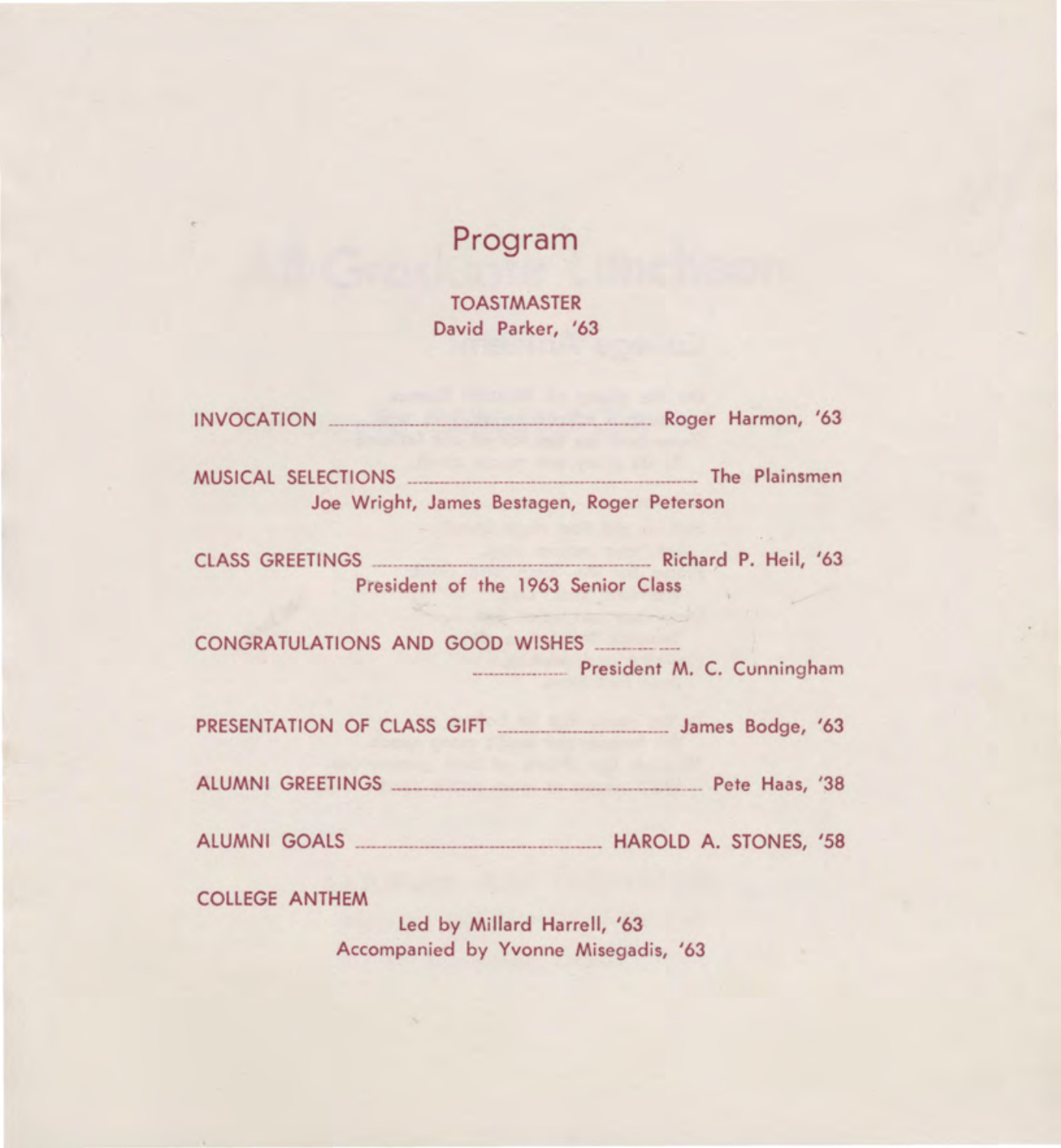#### **College Anthem**

On the plains of Western **Kansas**  Stands a school we all love well. 'Twas built by the toil of our fathers; To its glory our voices swell.

#### Chorus:

Hail to old Fort Hays State! Let your voices ring. Praise for the Black and Gold We will ever sing. Long may our valor last Through the future days, Hon'ring and praising Dear Fort Hays.

In the years that lie before **us**  We foresee our land's many needs. Through the efforts of new generations. We'll go on to more noble deeds.